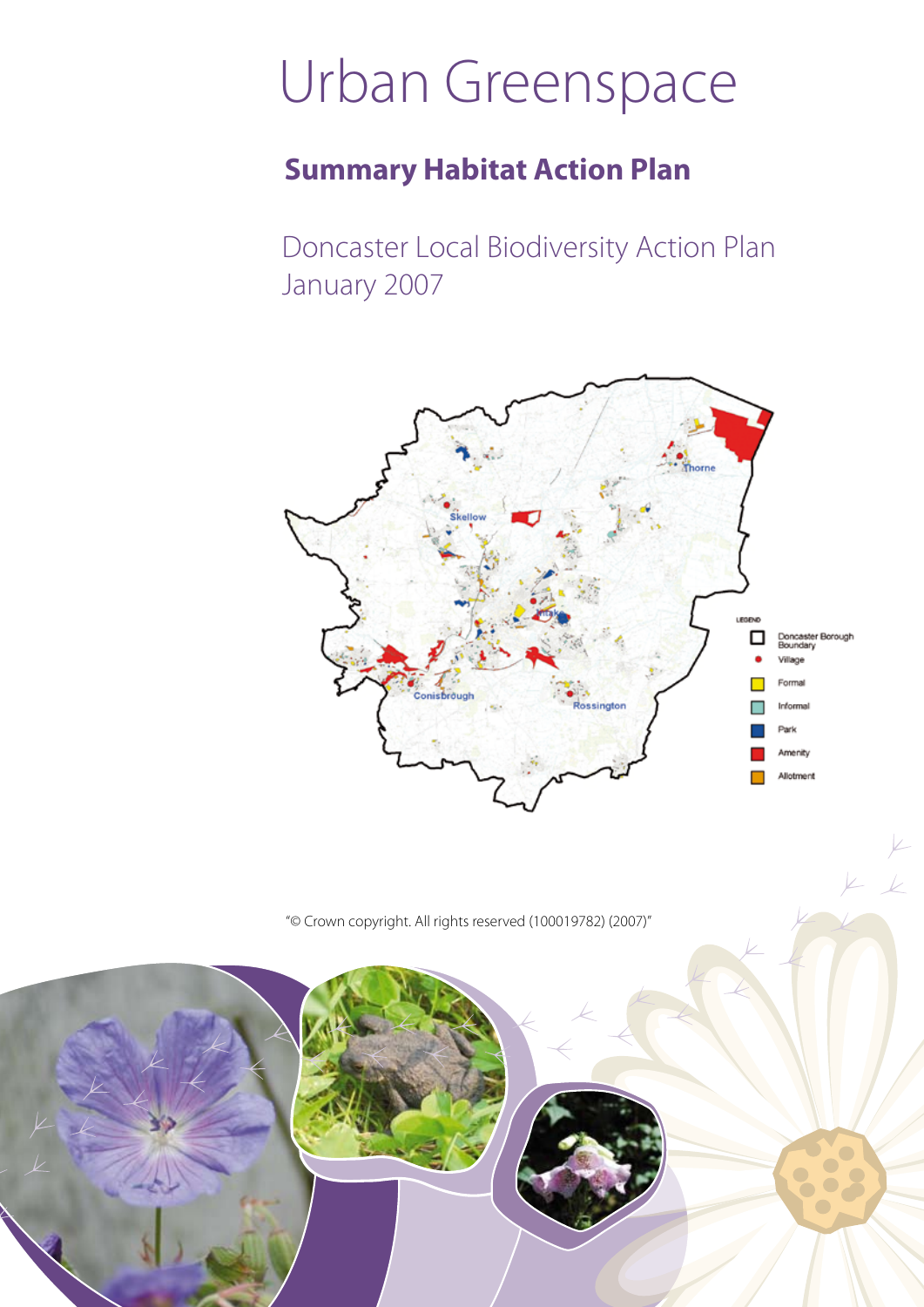### 1 Habitat description

Urban greenspaces are publicly accessible open spaces in the Borough's towns and villages, and include land owned by DMBC, Town and Parish Councils as well as publicly accessible privately owned sites. Good quality, well-designed parks and green spaces contribute to our neighbourhoods, towns and cities, playing an important role in people's quality of life and in creating a sense of place. Greenspaces include both remnants of former countryside that have escaped urban development, and also purpose made open spaces designed for local people to enjoy. They are valuable biodiversity reserves and for some represent the closest place to people's homes, where they can be close to nature and enjoy being surrounded by colour and birdsong.

The Greenspace Strategy for Doncaster identifies how to sustain, enhance, improve, protect and market Doncaster's green spaces. In line with the Greenspace Strategy for the Borough the Urban Greenspace Habitat Action Plan relates to all managed green spaces and covers: Allotments, Amenity Areas, Formal Open Spaces, Informal Open Spaces, and Public Parks. In addition to the range of publicly accessible greenspaces described, private gardens are also included.

## 2 Characteristic species

Rabbit Wood mouse Bank vole Brown rat

Common frog Common toad Robin Wren

Golden plover Green woodpecker Tawny owl Pied wagtail

- 3 Current factors causing loss or decline
- Differing needs between the management of sites for biodiversity and public amenity can cause conflict.
- Use of urban greenspace for housing development, or open space sites being labelled as 'brownfield' and then becoming a preferential site for development.
- Infill development is significantly reducing the area of gardens in the borough.<br>• Increased isolation of green spaces from other habitats
- Increased isolation of green spaces from other habitats.<br>• The inappropriate use of non-native species in new plar
- The inappropriate use of non-native species in new planting schemes and the failure to prevent the spread of invasive non-native species.
- Lack of understanding of wildlife habitats.<br>• Recreational pressure and litter problems
- Recreational pressure and litter problems.
- Removal of scrub because of anti-social behaviour issues.<br>• Pond infilling because of safety fears
- Pond infilling because of safety fears.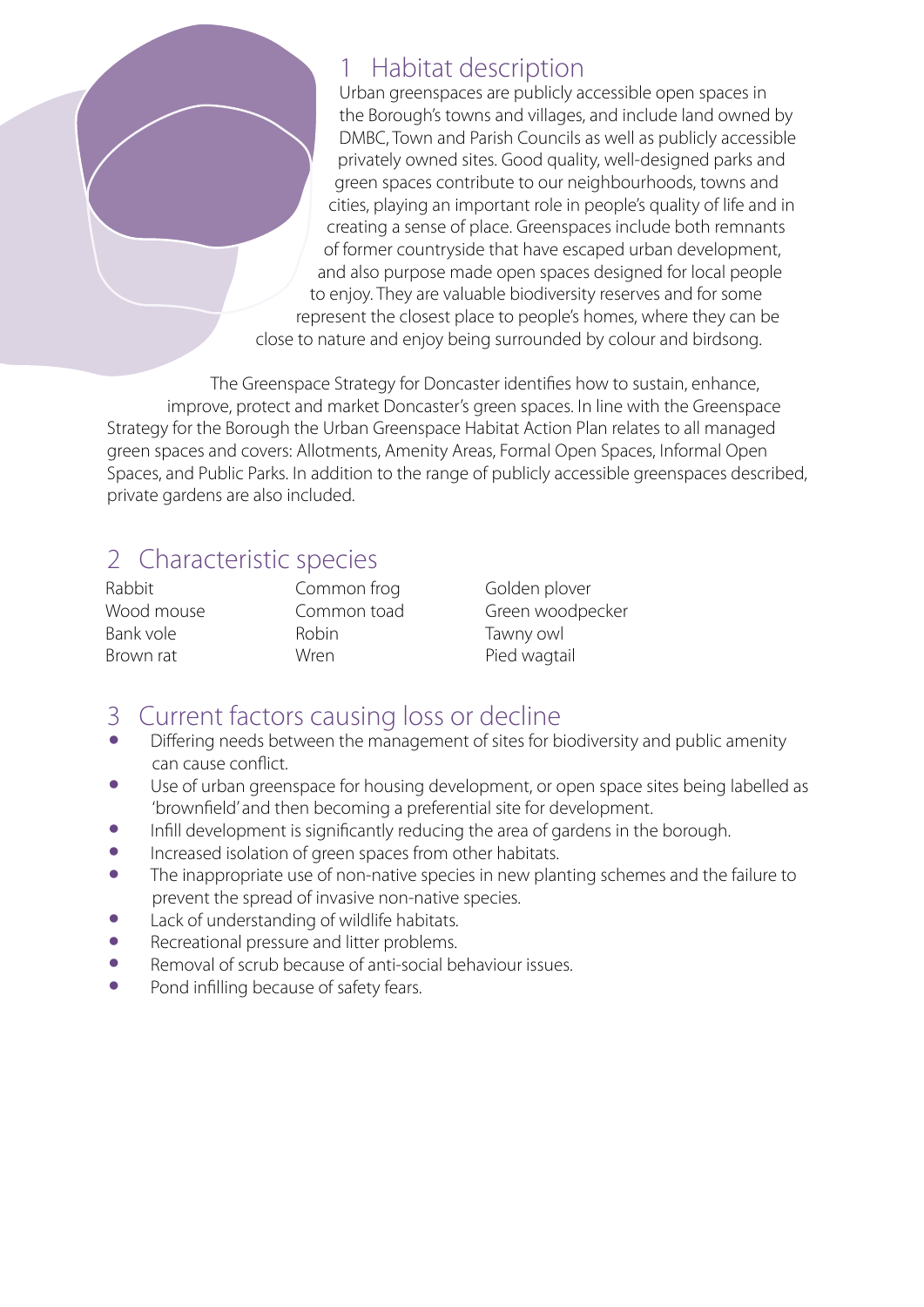## 4 Objectives, targets & proposed actions

| Objective                                                                                             | <b>Target</b>                                                   | Ref | Action                                                                                                                                         | Lead & Partners                                                                     |
|-------------------------------------------------------------------------------------------------------|-----------------------------------------------------------------|-----|------------------------------------------------------------------------------------------------------------------------------------------------|-------------------------------------------------------------------------------------|
| 1) To ensure the protection<br>and maintenance of existing<br>urban greenspace.                       | Continuous.                                                     | 1.8 | Carry out a green space resurvey<br>every 5 years to assess status and<br>protection of priority species.                                      | <b>DMBC</b>                                                                         |
| 2) To restore degraded sites<br>and ensure the appropriate<br>management of urban<br>greenspace.      | By 2008.                                                        | 2.2 | Produce/review strategy for<br>allotment management to take<br>account of allotments and nature<br>conservation issues and LBAP<br>priorities. | <b>DMBC</b>                                                                         |
|                                                                                                       | 5 new sites identified and<br>managed appropriately by<br>2010. | 2.4 | Identify existing green spaces<br>suitable for management as<br>wildlife / biodiversity sites<br>and implement appropriate<br>management.      | DMBC, Doncaster<br>Naturalists' Society<br>(DNS), Yorkshire<br>Wildlife Trust (YWT) |
| 3) To create at least 150 ha<br>of new urban greenspace<br>by 2010.                                   | Continuous.                                                     | 3.3 | Use the greenspace audit to<br>identify locations for creating new<br>urban greenspace that provides<br>linkages between existing sites.       | <b>DMBC</b>                                                                         |
|                                                                                                       | 6'linkage' sites by 2010.                                       | 3.4 | Create new urban greenspace sites<br>in locations identified, without loss<br>of existing urban biodiversity.                                  | <b>DMBC</b>                                                                         |
| 4) Raise public awareness of<br>the importance and special<br>characteristics of urban<br>greenspace. | 5 sites by 2009.                                                | 4.1 | Encourage the creation of<br>wildflower, beetle and bug banks<br>on appropriate amenity areas.                                                 | DMBC, YWT                                                                           |